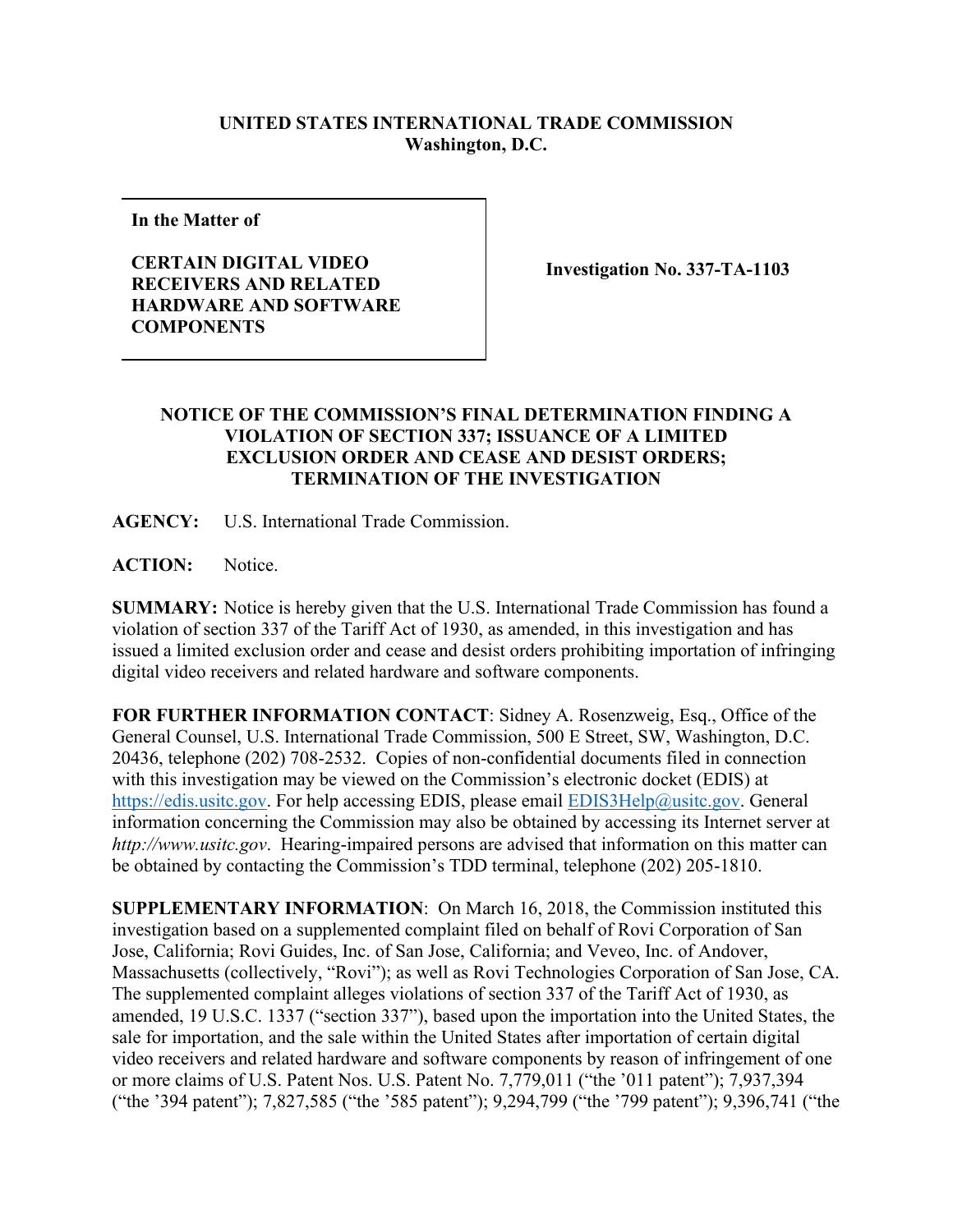'741 patent"); 9,578,363 ("the '363 patent"); 9,621,956 ("the '956 patent"); and 9,668,014 ("the '014 patent"). 83 FR 11792 (Mar. 16, 2018). The Commission's notice of investigation named as respondents Comcast Corporation of Philadelphia, Pennsylvania; Comcast Cable Communications, LLC of Philadelphia, Pennsylvania; Comcast Cable Communications Management, LLC of Philadelphia, Pennsylvania; Comcast Business Communications, LLC of Philadelphia, Pennsylvania; Comcast Holdings Corporation of Philadelphia, Pennsylvania; and Comcast Shared Services, LLC of Chicago, Illinois (collectively, "Comcast"). *Id.* The Office of Unfair Import Investigations was also named as a party in this investigation. *Id.*

The Commission previously terminated the investigation as to complainant Rovi Technologies Corporation; as to the '956, '394, '014, '799, and '363 patents in their entirety; and as to certain claims of the '011, '585, and '741 patents. Order No. 12, *unreviewed*, Notice (July 24, 2018); Order No. 33, *unreviewed*, Notice (Sept. 19, 2018); Order 39, *unreviewed*, Notice (Oct. 25, 2018).

On June 3, 2019, the presiding ALJ issued Order No. 47, a summary determination ("SD"), which, *inter alia*, granted Rovi's motions for summary determination as to importation and sale after importation. On June 11, 2019, Comcast filed a petition for review of the SD. On June 18, 2019, Rovi responded to Comcast's petition. On June 25, 2019, the Commission investigative attorney ("IA") responded to Comcast's petition.

On June 4, 2019, the ALJ issued the final initial determination ("final ID"). On June 17, 2019, Comcast and Rovi each filed a petition for review of the final ID. On June 25, 2019, Comcast and Rovi responded to each other's petition, and the IA responded to both.

In addition, the Commission received comments from Rovi on the public interest pursuant to Commission Rule 210.50(a)(4). The Commission also received comments from the following organizations in response to the Commission's notice soliciting public interest comments, 84 FR 27804 (June 14, 2019): Tea Party Patriots Action; Americans for Limited Government; Frontiers of Freedom Institute; Market Institute; and Conservatives for Property Rights (joined by 60 Plus Association, and Americans for Limited Government). The Commission also received correspondence from Rep. Peter King (R-N.Y.) (Sept. 19, 2019), Rep. Jackie Speier (D-Cal.) (Sept. 6, 2019), and Rep. Steve Stivers (R-Ohio) (Aug. 27, 2019).

On August 15, 2019, the Commission determined to review in part the SD as to reimportation, and not to review the remainder of the SD. Notice at 3 (Aug. 15, 2019) ("Notice of Review"). As to the final ID, in relevant part the Commission terminated the investigation with a finding of no violation as to the '585 and '741 patents, but determined to review infringement of the '011 patent. *Id.* The Commission solicited briefing on certain questions pertaining to infringement of the '011 patent. *Id.* at 4.

On August 29, 2019, the parties filed responses to the Commission notice, and on September 10, 2019, Comcast and Rovi filed replies.

Having examined the record of this investigation, including the final ID and the parties' submissions, the Commission has determined that Comcast's X1 set-top boxes are used by Comcast's users to directly infringe claim 9 of the '011 patent at Comcast's inducement. Thus,